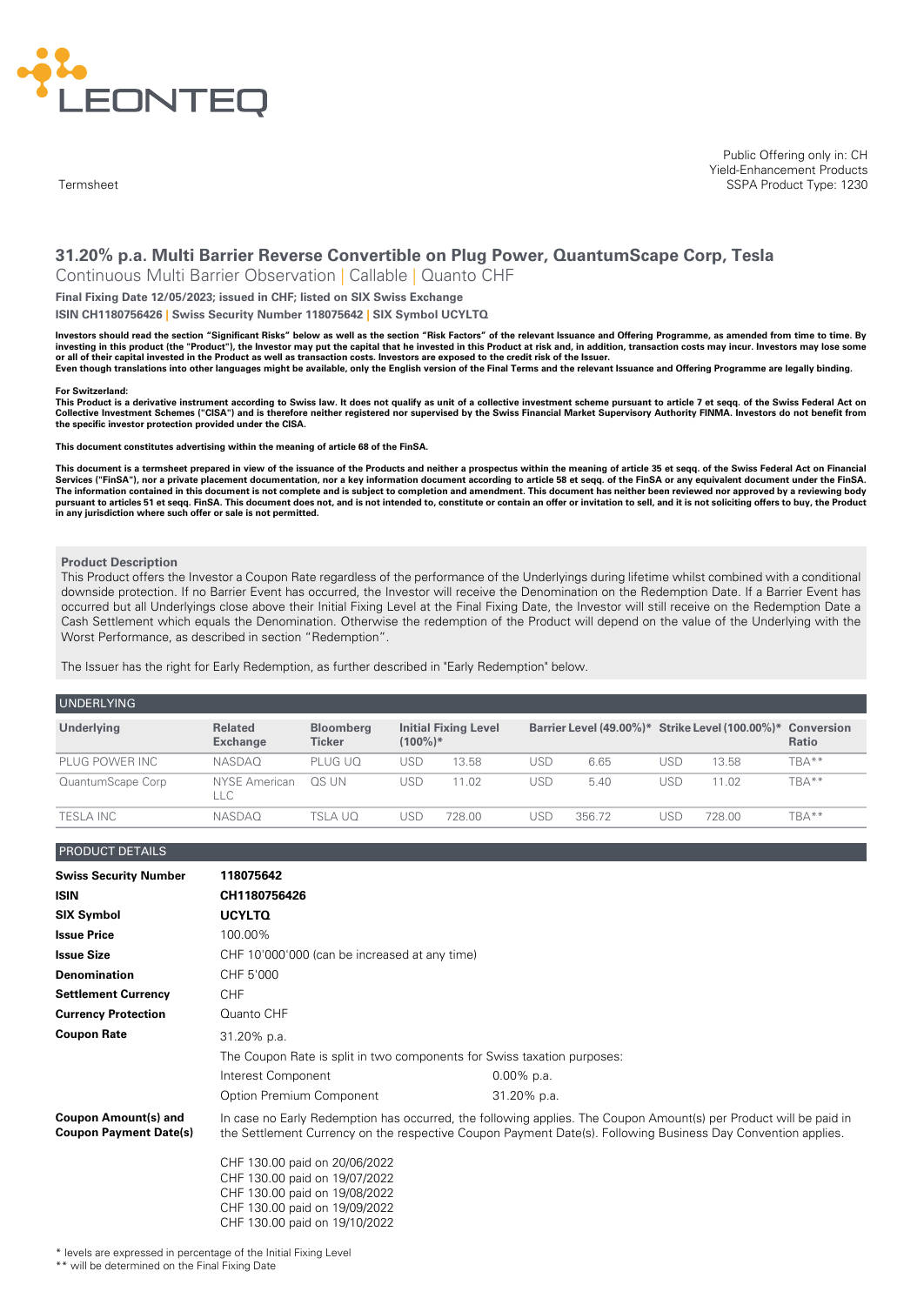CHF 130.00 paid on 21/11/2022 CHF 130.00 paid on 19/12/2022 CHF 130.00 paid on 19/01/2023 CHF 130.00 paid on 20/02/2023 CHF 130.00 paid on 20/03/2023 CHF 130.00 paid on 19/04/2023 CHF 130.00 paid on 23/05/2023

## DATES

| <b>Subscription Start Date</b>     | C |
|------------------------------------|---|
| <b>Subscription End Date</b>       | 1 |
| <b>Initial Fixing Date</b>         | 1 |
| <b>Issue Date</b>                  | 2 |
| <b>First Exchange Trading Date</b> | 2 |
| <b>Last Trading Day/Time</b>       | 1 |
| <b>Final Fixing Date</b>           | 1 |
| <b>Redemption Date</b>             | 2 |
| <b>Early Redemption</b>            |   |
| <b>Observation and Early</b>       |   |
| <b>Redemption Dates</b>            |   |

**Subscription Start Date** 04/05/2022 **Subscription End Date** 12/05/2022 14:00 CEST **Initial Fixing Date** 12/05/2022 **Issue Date** 23/05/2022 **First Exchange Trading Date** 23/05/2022 (anticipated) **Last Trading Day/Time** 12/05/2023 / Exchange market close **12/05/2023** (subject to Market Disruption Event provisions) **Redemption Date** 23/05/2023 (subject to Settlement Disruption Event provisions)

| Early Redemption<br><b>Observation and Early</b> |   | <b>Early Redemption Observation Date</b> | <b>Early Redemption Date</b> |  |
|--------------------------------------------------|---|------------------------------------------|------------------------------|--|
| <b>Redemption Dates</b>                          |   | 12/08/2022                               | 19/08/2022                   |  |
|                                                  |   | 12/09/2022                               | 19/09/2022                   |  |
|                                                  |   | 12/10/2022                               | 19/10/2022                   |  |
|                                                  | 4 | 14/11/2022                               | 21/11/2022                   |  |
|                                                  | 5 | 12/12/2022                               | 19/12/2022                   |  |
|                                                  | 6 | 12/01/2023                               | 19/01/2023                   |  |
|                                                  |   | 13/02/2023                               | 20/02/2023                   |  |
|                                                  | 8 | 13/03/2023                               | 20/03/2023                   |  |
|                                                  | 9 | 12/04/2023                               | 19/04/2023                   |  |

If any of the above-mentioned Early Redemption Observation Dates is not an Exchange Business Day for an Underlying, the next following Exchange Business Day for that Underlying shall be the respective Early Redemption Observation Date. General Terms and Conditions apply also to the Early Redemption Observation Dates as if they were Final Fixing Dates. If any of the above-mentioned Early Redemption Dates is not a Business Day, the next following Business Day will apply.

## **REDEMPTION**

In case no Early Redemption has occurred, the following applies. The Coupon Amount(s) per Product will be paid in any case at the respective Coupon Payment Date(s). In addition the Investor is entitled to receive from the Issuer on the Redemption Date per Product:

| Scenario 1                        | If a Barrier Event has NOT occurred, the Investor will receive a Cash Settlement in the Settlement Currency equal to:<br>Denomination                                                                                                                                                                                                                                                                                                                                                                                                                                                                                                                                          |  |  |
|-----------------------------------|--------------------------------------------------------------------------------------------------------------------------------------------------------------------------------------------------------------------------------------------------------------------------------------------------------------------------------------------------------------------------------------------------------------------------------------------------------------------------------------------------------------------------------------------------------------------------------------------------------------------------------------------------------------------------------|--|--|
| <b>Scenario 2</b>                 | If a Barrier Event has occurred and                                                                                                                                                                                                                                                                                                                                                                                                                                                                                                                                                                                                                                            |  |  |
|                                   | If the Final Fixing Level of the Underlying with the Worst Performance is at or below the respective Strike<br>a.<br>Level, the Investor will receive a round number (i.e. Conversion Ratio) of the Underlying with the Worst<br>Performance per Product. Any potential fractional Conversion Ratio entitlements (Fraction of Underlyings)<br>will be paid in cash, based on the Final Fixing Level. Fractions of Underlyings will not be cumulated.<br>If the Final Fixing Level of the Underlying with the Worst Performance is above the respective Strike Level,<br>b.<br>the Investor will receive a Cash Settlement in the Settlement Currency equal to:<br>Denomination |  |  |
| <b>Initial Fixing Level</b>       | Official close of the respective Underlying on the Initial Fixing Date on the Related Exchange, as determined by the<br>Calculation Agent.                                                                                                                                                                                                                                                                                                                                                                                                                                                                                                                                     |  |  |
| <b>Final Fixing Level</b>         | Official close of the respective Underlying on the Final Fixing Date on the Related Exchange, as determined by the<br>Calculation Agent.                                                                                                                                                                                                                                                                                                                                                                                                                                                                                                                                       |  |  |
| <b>Worst Performance</b>          | For each Underlying the performance is calculated by dividing its Final Fixing Level by the respective Initial Fixing Level.<br>The Worst Performance corresponds to the lowest of all so calculated values, as determined by the Calculation Agent.                                                                                                                                                                                                                                                                                                                                                                                                                           |  |  |
| <b>Barrier Event</b>              | A Barrier Event shall be deemed to occur if at any time on any Exchange Business Day during the Barrier Observation<br>Period the level of at least one of the Underlyings' prices has been traded at or below the respective Barrier Level, as<br>reasonably determined by the Calculation Agent.                                                                                                                                                                                                                                                                                                                                                                             |  |  |
| <b>Early Redemption</b>           | On each Early Redemption Observation Date, the Issuer has the right, but not the obligation to call all Products for Early<br>Redemption on the respective Early Redemption Date.                                                                                                                                                                                                                                                                                                                                                                                                                                                                                              |  |  |
|                                   | On the respective Early Redemption Date the Investor will receive a Cash Settlement in the Settlement Currency equal<br>to the Denomination, plus the Coupon Amount for the respective Coupon Payment Date. No further payments will be<br>made thereafter.                                                                                                                                                                                                                                                                                                                                                                                                                    |  |  |
| <b>Barrier Observation Period</b> | 12/05/2022 - 12/05/2023                                                                                                                                                                                                                                                                                                                                                                                                                                                                                                                                                                                                                                                        |  |  |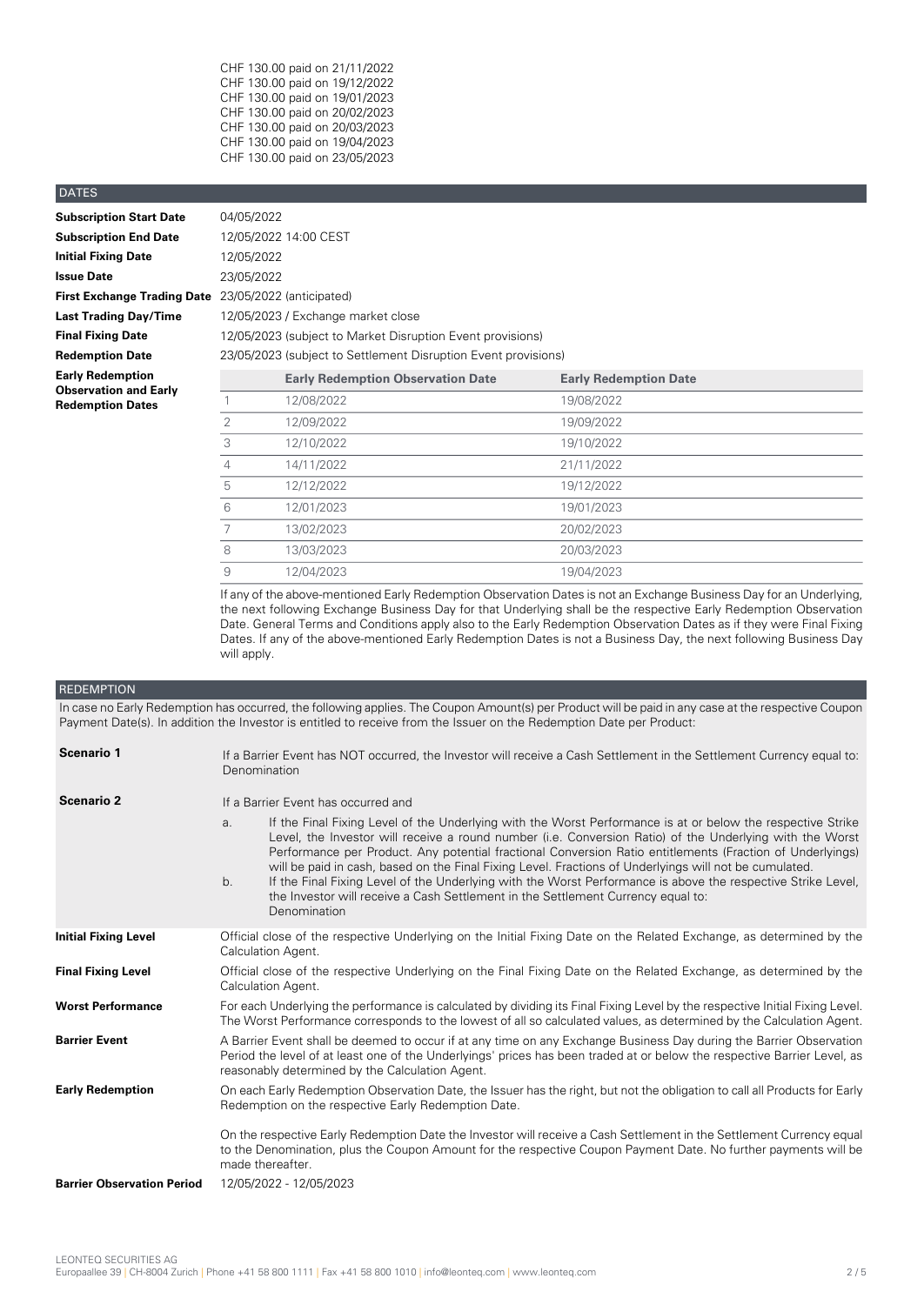**FX Rate**

Denomination divided by the Strike Level which is expressed as absolute value in the relevant Underlying currency and converted where necessary into the Settlement Currency using the FX Rate.

The foreign exchange rate to be used for the conversion of the relevant Underlying currency into the Settlement Currency which appears on the Bloomberg page "BFIX" on the Final Fixing Date at 10 a.m. local time New York, respectively for Underlyings with the Related Exchange located in the Asia-Pacific region at 4 p.m. local time Hong Kong and as reasonably determined by the Calculation Agent.

| <b>ESG SCORES</b> |                   |
|-------------------|-------------------|
| <b>Underlying</b> | <b>ESG Scores</b> |
| PLUG POWER INC    |                   |
| QuantumScape Corp |                   |
| <b>TESLA INC</b>  |                   |

| <b>GENERAL INFORMATION</b>                         |                                                                                                                                                                                                                                                                                                                                                                                                      |
|----------------------------------------------------|------------------------------------------------------------------------------------------------------------------------------------------------------------------------------------------------------------------------------------------------------------------------------------------------------------------------------------------------------------------------------------------------------|
| <b>Issuer</b>                                      | Leonteg Securities AG, Guernsey Branch, St Peter Port, Guernsey<br>(Rating: Fitch BBB- with positive outlook, JCR BBB+ with stable outlook, Supervisory Authority: FINMA / GFSC)                                                                                                                                                                                                                     |
| <b>Lead Manager</b>                                | Leonteg Securities AG, Zurich, Switzerland                                                                                                                                                                                                                                                                                                                                                           |
| <b>Calculation Agent</b>                           | Leonteg Securities AG, Zurich, Switzerland                                                                                                                                                                                                                                                                                                                                                           |
| <b>Paying Agent</b>                                | Leonteg Securities AG, Zurich, Switzerland                                                                                                                                                                                                                                                                                                                                                           |
| <b>Distribution Fees</b>                           | Up to 1.00% (incl. VAT, if any. Reference is made to section "Remunerations to Third Parties" herein and to the General<br>Terms and Conditions of the Programme.)                                                                                                                                                                                                                                   |
| Listing/Exchange                                   | SIX Swiss Exchange AG; traded on SIX Swiss Exchange - Structured Products<br>There is no obligation of the Issuer and/or the Lead Manager or any third party to list the Product or apply for admission<br>to trading at issuance or during the term of the Product. In case of a listed/admitted Product, there is no obligation to<br>maintain a listing/admission during the term of the Product. |
| <b>Secondary Market</b>                            | Daily price indications will be available from 09:15 - 17:15 CET on www.leonteg.com, Refinitiv (SIX Symbol]=LEOZ or<br>[ISIN]=LEOZ and Bloomberg [ISIN] Corp or on LEOZ.                                                                                                                                                                                                                             |
| <b>Quoting Type</b>                                | Secondary market prices are quoted dirty; accrued interest is included in the prices.                                                                                                                                                                                                                                                                                                                |
| <b>Quotation Type</b>                              | Secondary market prices are quoted in percentage.                                                                                                                                                                                                                                                                                                                                                    |
| <b>Coupon Day Count Conven-</b><br>tion            | 30/360; Unadjusted; Accruing during each coupon period (including start and excluding end date).                                                                                                                                                                                                                                                                                                     |
| <b>Settlement Type(s)</b>                          | Cash Settlement or Delivery of Underlying                                                                                                                                                                                                                                                                                                                                                            |
| <b>Minimum Investment</b>                          | CHF 5'000                                                                                                                                                                                                                                                                                                                                                                                            |
| <b>Minimum Trading Lot</b>                         | CHF 5'000                                                                                                                                                                                                                                                                                                                                                                                            |
| <b>Clearing</b>                                    | SIX SIS Ltd, Euroclear, Clearstream                                                                                                                                                                                                                                                                                                                                                                  |
| <b>Depository</b>                                  | SIX SIS Ltd                                                                                                                                                                                                                                                                                                                                                                                          |
| Public Offering only in                            | Switzerland                                                                                                                                                                                                                                                                                                                                                                                          |
| Form                                               | <b>Uncertificated Securities</b>                                                                                                                                                                                                                                                                                                                                                                     |
| <b>Governing Law / Jurisdiction</b> Swiss / Zurich |                                                                                                                                                                                                                                                                                                                                                                                                      |

The definition "Issuing Party/Parties" as used herein, means the Issuer, as indicated in section "General Information".

| <b>TAXATION SWITZERLAND</b>       |                                                                                                                                                                                                                                                                                                                                                                                                                                                                                                                                                                                                                    |
|-----------------------------------|--------------------------------------------------------------------------------------------------------------------------------------------------------------------------------------------------------------------------------------------------------------------------------------------------------------------------------------------------------------------------------------------------------------------------------------------------------------------------------------------------------------------------------------------------------------------------------------------------------------------|
|                                   | <b>Swiss Federal Stamp Duty</b> Secondary market transactions are not subject to Swiss stamp duty. The possible Delivery of the Underlying may be<br>subject to Swiss stamp duty.                                                                                                                                                                                                                                                                                                                                                                                                                                  |
| tax domicile in Switzer-<br>land) | <b>Swiss Federal Income Tax</b> For private investors with tax domicile in Switzerland holding the Product as part of their private property, the Interest<br>(for private investors with Component of the coupon on the respective payment date(s) is subject to the Federal Direct Tax. The Option Premium<br>Component is considered as a capital gain and is therefore tax exempt for such Investors.<br>The tax treatment regarding the cantonal and communal income taxes can differ from the tax treatment regarding the<br>Federal Direct Tax. But in general the income tax treatments are corresponding. |
| <b>Swiss Withholding Tax</b>      | The Product is not subject to the Swiss withholding tax.                                                                                                                                                                                                                                                                                                                                                                                                                                                                                                                                                           |
|                                   | $\mathbf{r}$ , and the contract of the contract of the contract of the contract of the contract of the contract of the contract of the contract of the contract of the contract of the contract of the contract of the contract o                                                                                                                                                                                                                                                                                                                                                                                  |

The tax information provided herein is a non-binding summary and only provides a general overview of the potential Swiss tax consequences linked to this Product at the time of issue. Tax laws and tax interpretation may change at any time, possibly with retroactive effect.

Investors and prospective Investors are advised to consult with their tax advisers with respect to the Swiss tax consequences of the purchase, ownership, disposition, lapse or exercise or redemption of a Product in light of their particular circumstances. The Issuing Parties and the Lead Manager hereby expressly exclude any liability in respect of any possible tax implications.

## **Information with regards to FATCA (Foreign Account Tax Compliance Act)**

Any payment under this Product may be subject to withholding tax (such as, inter alia, withholding related to FATCA or 871(m) of the US Tax Code). Any payments due under this Product are net of such tax. If an amount in respect of Section 871(m) of the U.S. Tax Code were to be deducted or withheld from interest, principal or other payments on the Products, none of the Issuer, any Paying Agent or any other person would be required to pay additional amounts as a result of the deduction or withholding of such tax, i.e. the Investor would receive a significant lower amount than he would have received without such deduction or withholding.

## PRODUCT DOCUMENTATION

It is intended that the Products will be issued under a base prospectus ("Base Prospectus") as per article 45 FinSA approved by SIX Exchange Regulation AG ("SIX Exchange Regulation") in its capacity as Swiss Prospectus Office. Only the Final Terms, which will be available no later than on the Issue Date, together with the Base Prospectus of the relevant Issuance and Offering Programme (the "Programme") dated 24 September 2021 containing all further relevant terms and conditions, shall form the entire and legally binding documentation for this Product ("Product Documentation"). The Final Terms will be registered with SIX Exchange Regulation in its capacity as Swiss Prospectus Office. The Final Terms should always be read together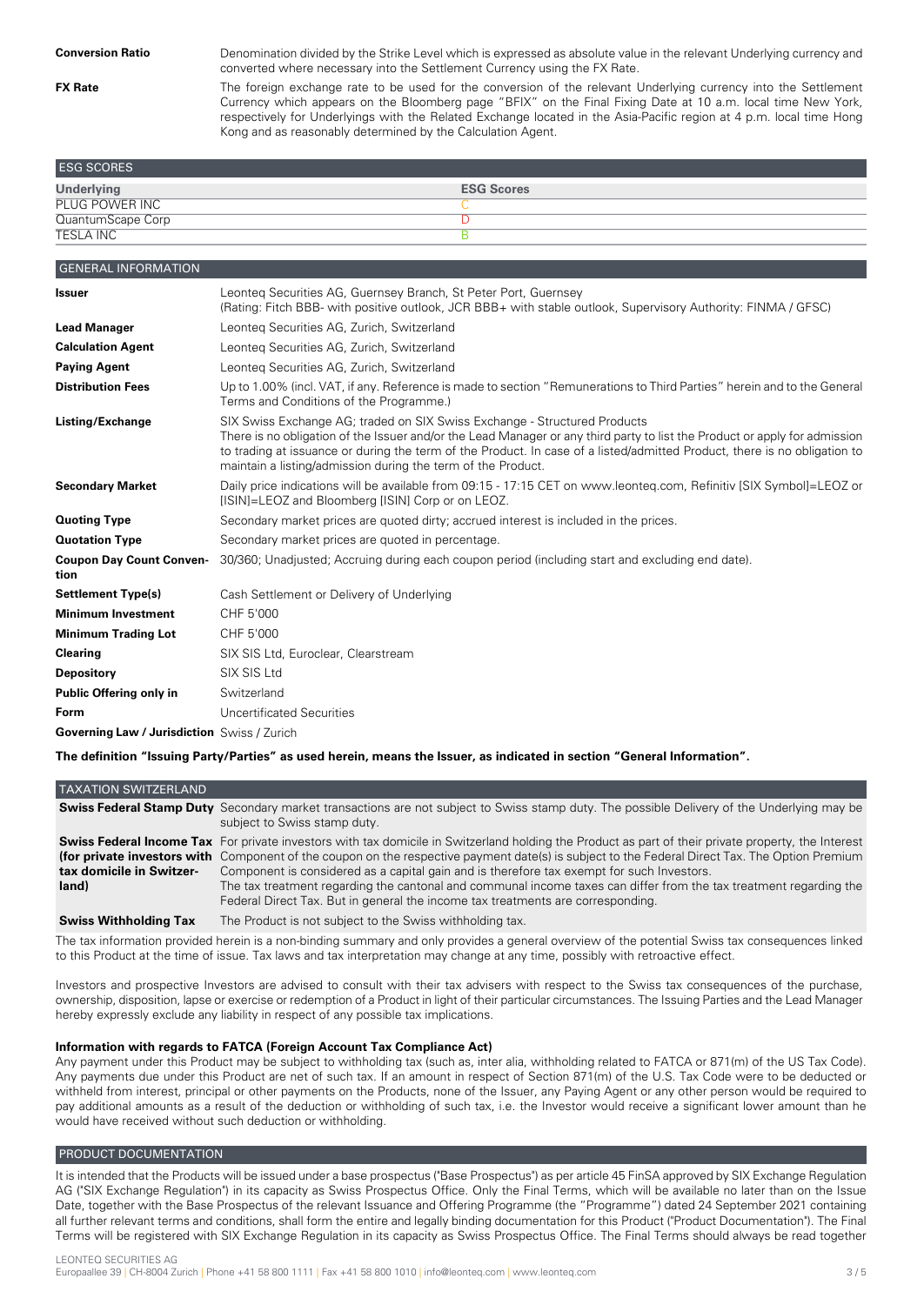with the Base Prospectus. Definitions used in this Termsheet, but not defined herein, shall have the meaning given to them in the Final Terms and the Base Prospectus. Even though a translation into other languages might be available, only the English version of the Final Terms jointly with the Base Prospectus are legally binding.

The Products may be offered, sold or advertised, directly or indirectly, in Switzerland to retail clients (Privatkundinnen und -kunden) in the meaning of the FinSA ("Retail Clients") in accordance with the FinSA.

A Swiss key information document / key information document in accordance with Regulation (EU) No 1286/2014 (PRIIPs Regulation) has been prepared in relation to the Products and may be obtained, free of charge, upon request from the Lead Manager (see the contact details below).

Notices to Investors in connection with this Product shall be validly given in accordance with the terms and conditions of the Programme. In addition, any changes with regard to the terms and conditions of this Product will be published on the relevant Termsheet on www.leonteq.com under the section "Products" or, for listed products, in any other form as permitted by the rules and regulations of the relevant Exchange. Notices to Investors relating to the Issuing Parties will be published under the section "About Leonteq" on www.leonteq.com and/or on the web page of the respective Issuing Party.

Insofar as this publication contains information relating to a Packaged Retail and Insurance-based Investment Product (PRIIP), a Key Information Document in accordance with Regulation (EU) No 1286/2014 (PRIIPs Regulation) is available and can be obtained from www.priipkidportal.com.

During the whole term of this Product, the Product Documentation can be ordered free of charge from the Lead Manager at Europaallee 39, 8004 Zurich (Switzerland), via telephone (+41 58 800 1111\*), fax (+41-(0)58-800 1010) or via e-mail (termsheet@leonteq.com). Please note that all calls made to numbers marked with an asterisk (\*) are recorded. By calling such number, your consent to the recording is deemed given.

## SIGNIFICANT RISKS

Prospective Investors should ensure that they fully understand the nature of this Product and the extent of their exposure to risks and they should consider the suitability of this Product as an investment in the light of their own circumstances and financial condition. Products involve a high degree of risk, including the potential risk of expiring worthless. Potential Investors should be prepared in certain circumstances to sustain a total loss of the capital invested to purchase this Product as well as the transaction costs. Prospective Investors shall consider the following important risk factors and read the section "Risk Factors" of the Programme for details on all other risk factors to be considered.

This is a structured product involving derivative components. Investors should make sure that their advisors have verified that this Product is suitable for their portfolio taking into account the investor's financial situation, investment experience and investment objectives.

The terms and conditions of the Product may be subject to adjustments during the lifetime of the Product as set out in the Programme.

**Product Specific Risks**: To the extent that this Product is not capital protected, investors may lose some or all of their investment as well as the transaction costs as they are fully exposed to the performance of the Underlyings. The Product does not confer any claim to receive rights and/or payments of the Underlying, such as dividend payments, unless explicitly stated in the documentation governing the Product. Please refer to the Product Documentation as regards the further Product specific risk factors to be taken into account.

**Issuer Risk**: Investors are exposed to the credit risk of the Issuer. If the Issuer is not able to make a payment or becomes insolvent, investors could lose some or all of their investment.

**Market Risk**: Market risk may have a negative impact on the value of and the return on an investment in the Product. Market risk is the risk associated with the effect of changes in market factors such as interest and foreign exchange rates, equity and commodity prices, credit spreads or implied volatilities, on the value of assets and liabilities held for both the short and long term. Market risk may also lead to an early redemption of the Product (e.g. in the event of a hedging disruption).

**Liquidity Risk**: The Issuer or, as the case may be, the guarantor or a third party appointed by the Issuer or guarantor, if any, intends to act as market maker in relation to the Product and it will use commercially reasonable efforts to provide indicative bid and offer prices for the Product on a regular basis under normal market conditions. However, such market maker does not have an obligation to provide prices for the Product. Liquidity of the Product in the secondary market may be limited and an active trading market for the Product may not develop. Accordingly, investors may not be able to sell their Product.

**Currency Risk**: If the investor's reference currency is different from the currency, in which the Product is denominated, the investor bears the currency risk between the two currencies. The fluctuations in exchange rates could have an adverse effect on the value of or return on an investment in the Product, even if the redemption amount would otherwise provide for a positive return. If the Underlyings are calculated in a currency different from the Currency of the Product, the conversion into the Currency of the Product will be carried out at the relevant exchange rate.

**Early Termination and Reinvestment Risk**: The Product may be redeemed prior to its maturity (be it by declaration of the issuer or as a result of certain events specified in the terms of the Product) and investors must consider that in case of such an early redemption, investors will not receive any further coupon payments after the occurrence of the early redemption and the early redemption amount may be significantly below the issue / purchase price paid and the redemption amount payable at maturity. Investors may not be able to reinvest the early redemption amount in a financial instrument with the same profit potential and additional transaction costs may be incurred as a consequence of a reinvestment of the early redemption amount.

**Illiquidity of Underlying**: One or, if applicable, more of the Underlyings might be or become illiquid over the life time of the Product. Illiquidity of an Underlying might lead to larger bid/offer spreads of the Product and/or to an extended time period for buying and/or selling the Underlying respective to acquire, unwind or dispose of the hedging transaction(s) or asset(s) or to realise, recover or remit the proceeds of such hedging transaction(s) or asset(s) which might implicate a postponed redemption or delivery and/or a modified redemption amount, as reasonably determined by the Calculation Agent.

#### ADDITIONAL INFORMATION / DISCLAIMER

#### **Prudential Supervision**

Leonteq Securities AG is authorised as securities firm and subject to prudential supervision by FINMA. Leonteq Securities AG, Guernsey Branch is regulated by the Guernsey Financial Services Commission ("GFSC").